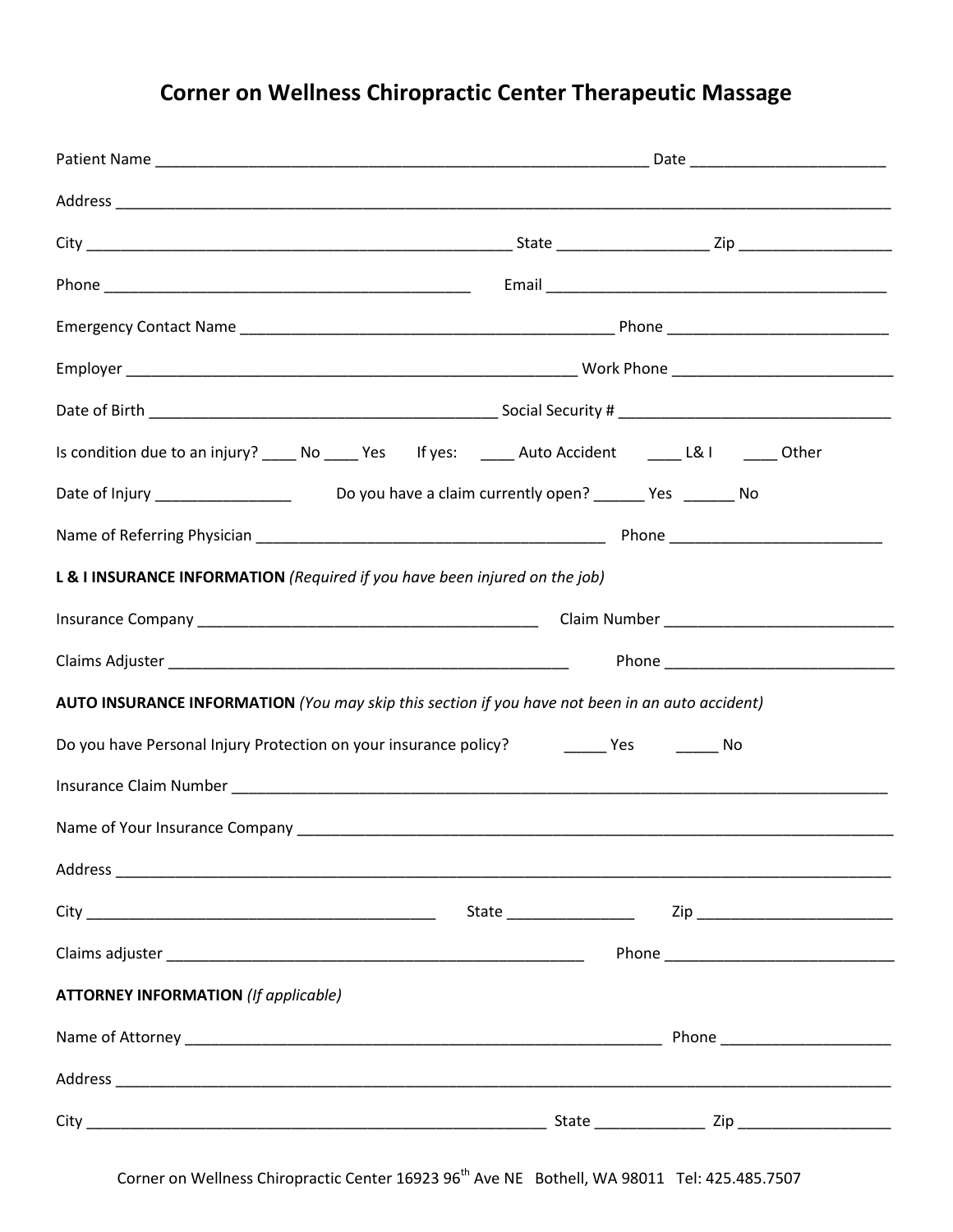

# **PLEASE READ CAREFULLY AND SIGN**

The information I have provided is complete and accurate to the best of my knowledge and I understand that I am responsible for informing Corner on Wellness Chiropractic Center of any changes in my health condition, or any changes in the information as presented on this form.

I agree to the release of information for medical and/or insurance purposes, and I authorize Corner on Wellness Chiropractic Center to obtain any information from my primary healthcare providers, my attorney and/or my insurance carrier concerning my health, my insurance claim and any legal proceedings as they relate to my treatment.

I clearly understand that massage therapy treatments are my personal financial responsibility; if for any reason payment is denied either by my insurance company or by my attorney, I will make arrangements with Corner on Wellness Chiropractic Center to pay for the massage treatments I have received.

I further understand that I may be charged for appointments cancelled with less than 24 hours notice.

\_\_\_\_\_\_\_\_\_\_\_\_\_\_\_\_\_\_\_\_\_\_\_\_\_\_\_\_\_\_\_\_\_\_\_\_\_\_\_\_\_\_\_\_\_\_\_\_\_\_\_\_\_\_\_ \_\_\_\_\_\_\_\_\_\_\_\_\_\_\_\_

\_\_\_\_\_\_\_\_\_\_\_\_\_\_\_\_\_\_\_\_\_\_\_\_\_\_\_\_\_\_\_\_\_\_\_\_\_\_\_\_\_\_\_\_\_\_\_\_\_\_\_\_\_\_\_ \_\_\_\_\_\_\_\_\_\_\_\_\_\_\_\_

| <b>Patient Signature</b> | Date |
|--------------------------|------|
|--------------------------|------|

| Parent or Guardian Signature                                         | Date |
|----------------------------------------------------------------------|------|
| (If patient is a minor, signature of parent or guardian is required) |      |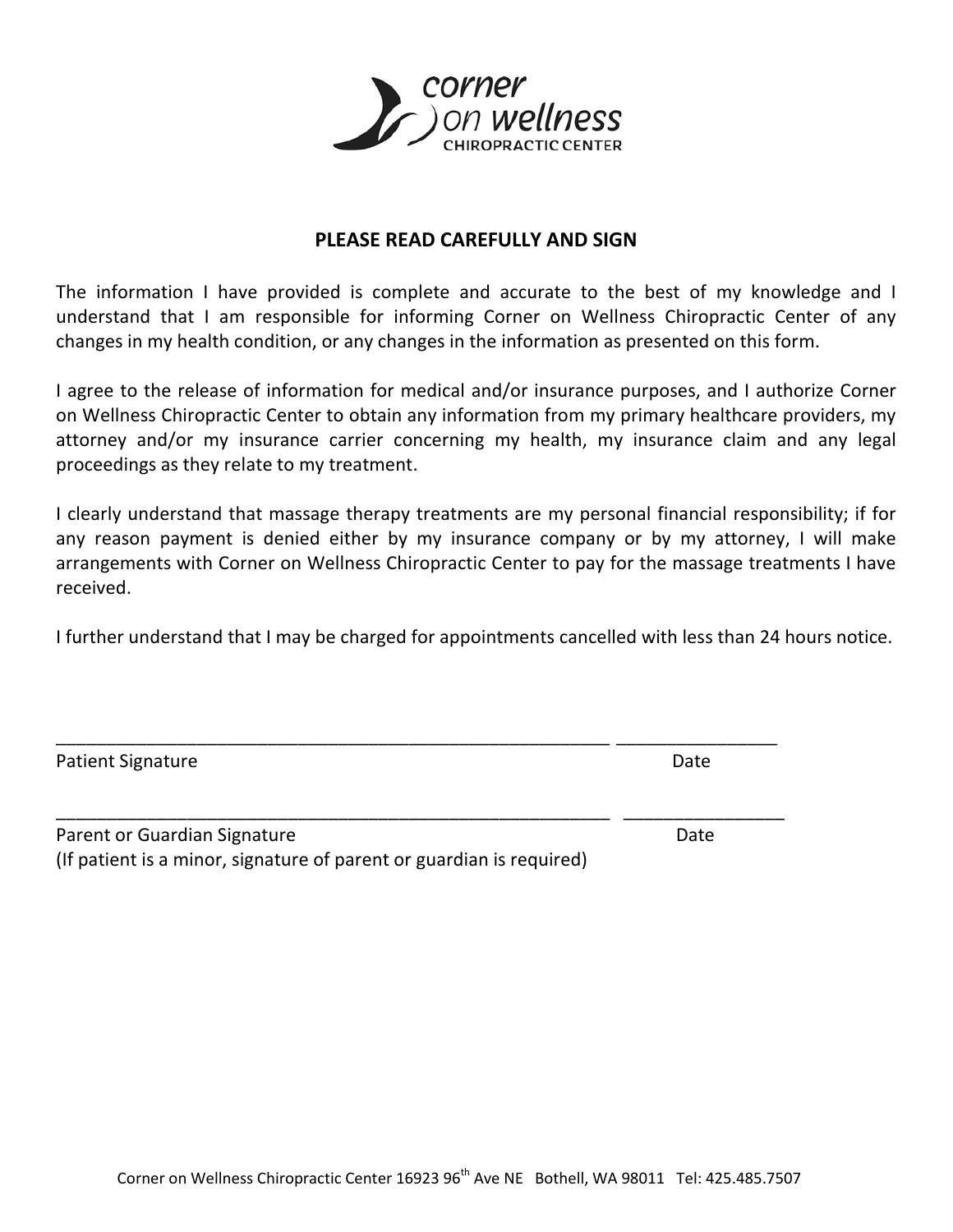### **WELCOME TO CORNER ON WELLNESS CHIROPRACTIC CENTER**

You have made an appointment at Corner on Wellness Chiropractic Center for massage. Your therapist is a professional health care provider who will work with you and your physician to help you achieve your health care goals. Your first appointment with your therapist may last up to 1 hour, due to the time it takes to accomplish the initial assessment of your injuries or condition, and to determine a treatment plan which best suits your needs. Subsequent therapy sessions will be approximately one hour. **Please keep in mind that your Therapist has reserved this time exclusively for you and will not treat any other patients during this time period.** If you find that you will not be able to keep your appointment, please do us the courtesy of calling to inform us so that we may offer the time slot to another patient. Appointments cancelled with less than 24 hours notice will be subject to a \$40 fee.

 I have read the above statement and I understand that I am responsible for paying to Corner on Wellness Chiropractic Center a \$40 fee for any appointment missed without at least 24 hours notice.

Signature: \_\_\_\_\_\_\_\_\_\_\_\_\_\_\_\_\_\_\_\_\_\_\_\_\_\_\_\_\_\_\_\_\_\_\_\_\_\_\_\_\_\_ Date: \_\_\_\_\_\_\_\_\_\_\_\_\_\_\_\_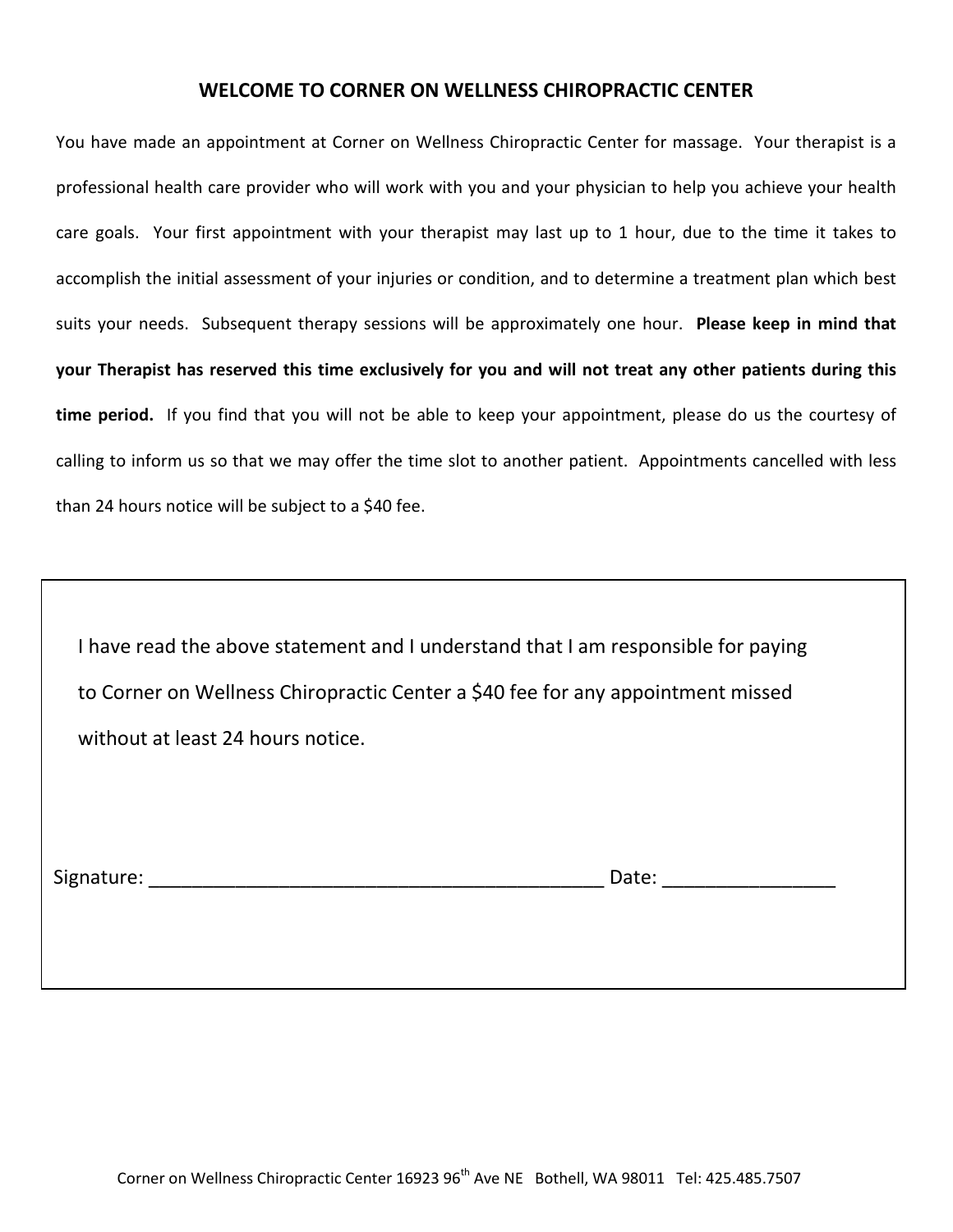# **MASSAGE PATIENT INTAKE**

| <b>Accidents, Injuries, or Surgeries:</b>                  |                                                                                                                      |                            |  |  |
|------------------------------------------------------------|----------------------------------------------------------------------------------------------------------------------|----------------------------|--|--|
|                                                            |                                                                                                                      |                            |  |  |
|                                                            |                                                                                                                      |                            |  |  |
|                                                            | Are you currently receiving medical or chiropractic care? _________ Yes _________ No                                 |                            |  |  |
|                                                            |                                                                                                                      |                            |  |  |
|                                                            | Are you currently taking any medication or homeopathics? _______ Yes _______ No                                      |                            |  |  |
|                                                            |                                                                                                                      |                            |  |  |
| Have you ever experienced any of the following conditions? |                                                                                                                      |                            |  |  |
| $\equiv$ AIDS                                              | __ Epilepsy Seizures                                                                                                 | __ Skin Allergies          |  |  |
| _ Allergies                                                | __ Fibromyalgia                                                                                                      | Stress                     |  |  |
| $\_$ Anemia                                                | __ Headaches                                                                                                         | __ Stroke                  |  |  |
| Arthritis                                                  | <b>Heart Ailments</b>                                                                                                | __ Swollen Feet/Legs       |  |  |
| _ Back Pain                                                | __ Hemophilia                                                                                                        | Tendonitis                 |  |  |
| _ Broken Bones                                             | __ Herpes Virus                                                                                                      | _ Thoracic Outlet Syndrome |  |  |
| _ Bursitis                                                 | _ High Blood Pressure                                                                                                |                            |  |  |
| Cancer                                                     | __ Insomnia                                                                                                          | _ TMJ Dysfunction          |  |  |
| _ Chronic Fatigue Syndrome                                 | __ Low Blood Pressure                                                                                                | Varicose Veins             |  |  |
| Circulation Problems                                       | __ Migraine Headaches                                                                                                | Whiplash                   |  |  |
| Colitis                                                    | __ Muscle Spasms                                                                                                     |                            |  |  |
| Constipation                                               | _ Numbness                                                                                                           |                            |  |  |
| Diarrhea                                                   | Phlebitis                                                                                                            | For Women Only:            |  |  |
| <b>Diabetes</b>                                            | Psoriasis                                                                                                            | __ Excessive Bleeding      |  |  |
| Digestive Problems                                         | __ Rashes                                                                                                            | Lack of Periods            |  |  |
| Disk Problems                                              | Ringworm                                                                                                             | <b>Menstrual Cramps</b>    |  |  |
| <b>Diverticulitis</b>                                      | Sciatica<br>Corner on Wellness Chiropractic Center 16923 96 <sup>th</sup> Ave NE Bothell, WA 98011 Tel: 425.485.7507 | <b>PMS</b>                 |  |  |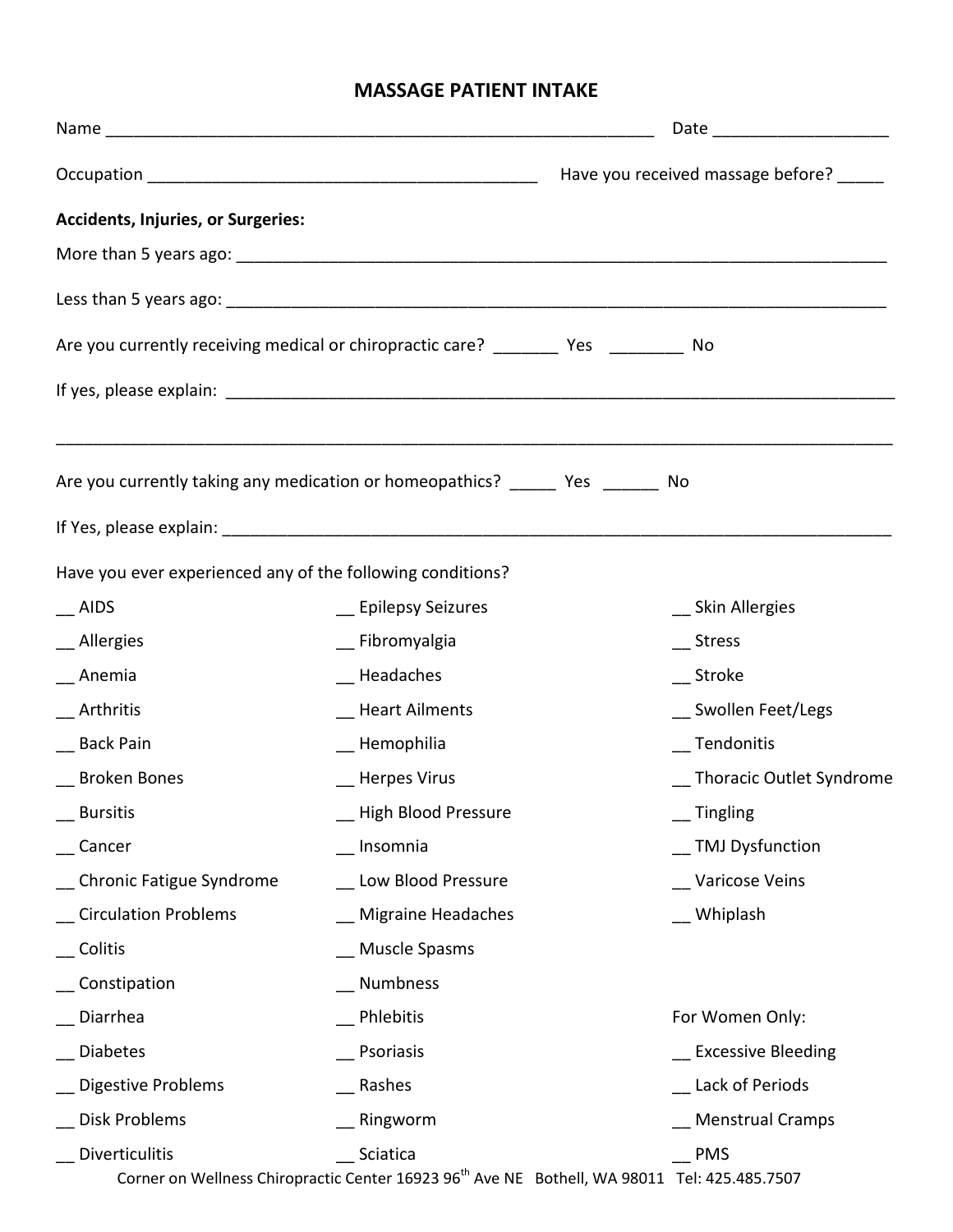| Are you currently experiencing any of the following conditions? |                                                        |                                                                                                                                                                      |  |  |  |
|-----------------------------------------------------------------|--------------------------------------------------------|----------------------------------------------------------------------------------------------------------------------------------------------------------------------|--|--|--|
| _ Pregnancy                                                     | __ Flu or Cold                                         | $\overline{\phantom{a}}$ Infection                                                                                                                                   |  |  |  |
| _Inflammation                                                   | _ Contagious Disease                                   | Fever                                                                                                                                                                |  |  |  |
|                                                                 |                                                        |                                                                                                                                                                      |  |  |  |
|                                                                 |                                                        |                                                                                                                                                                      |  |  |  |
|                                                                 |                                                        |                                                                                                                                                                      |  |  |  |
|                                                                 |                                                        |                                                                                                                                                                      |  |  |  |
| Substance Use:                                                  | Alcohol ______ Y ______ N      Tobacco _____ Y _____ N |                                                                                                                                                                      |  |  |  |
|                                                                 |                                                        |                                                                                                                                                                      |  |  |  |
|                                                                 |                                                        |                                                                                                                                                                      |  |  |  |
|                                                                 |                                                        |                                                                                                                                                                      |  |  |  |
|                                                                 |                                                        |                                                                                                                                                                      |  |  |  |
|                                                                 |                                                        | ,我们就会在这里的人,我们就会在这里的人,我们就会在这里的人,我们就会在这里的人,我们就会在这里的人,我们就会在这里的人,我们就会在这里的人,我们就会在这里,我<br>第251章 我们的人,我们就会在这里的人,我们就会在这里的人,我们就会在这里的人,我们就会在这里的人,我们就会在这里的人,我们就会在这里的人,我们就会在这里,我 |  |  |  |
|                                                                 |                                                        |                                                                                                                                                                      |  |  |  |
|                                                                 |                                                        |                                                                                                                                                                      |  |  |  |
|                                                                 | Do you wear contact lenses? _____ Y ____ N             |                                                                                                                                                                      |  |  |  |
|                                                                 |                                                        |                                                                                                                                                                      |  |  |  |
|                                                                 |                                                        |                                                                                                                                                                      |  |  |  |
|                                                                 |                                                        |                                                                                                                                                                      |  |  |  |
|                                                                 |                                                        |                                                                                                                                                                      |  |  |  |
|                                                                 |                                                        |                                                                                                                                                                      |  |  |  |
|                                                                 |                                                        |                                                                                                                                                                      |  |  |  |
|                                                                 |                                                        |                                                                                                                                                                      |  |  |  |
|                                                                 |                                                        |                                                                                                                                                                      |  |  |  |
|                                                                 |                                                        |                                                                                                                                                                      |  |  |  |
|                                                                 |                                                        |                                                                                                                                                                      |  |  |  |
|                                                                 |                                                        |                                                                                                                                                                      |  |  |  |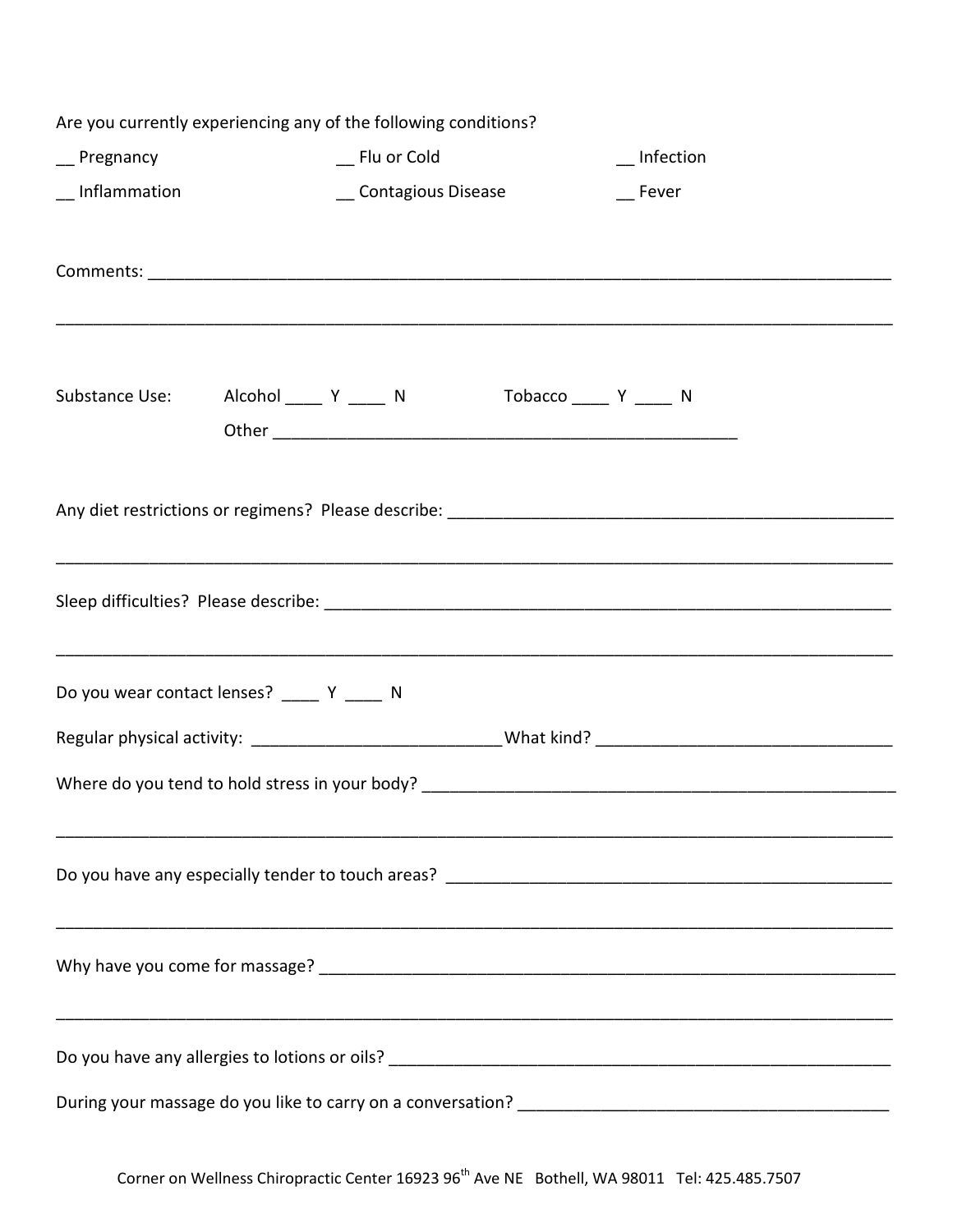### **PERSONAL STATUS REPORT**

| N<br>. | ___ |  |
|--------|-----|--|
|        |     |  |

Identify CURRENT symptomatic areas in your body by drawing the symbols on the figures below.

- Key: **O** Circle areas of pain
	- X "X" over areas of joint and muscle stiffness
	- /// Mark lines along the areas of numbness or tingling
	- +++ Mark plus signs on scars, bruises or open wounds



Additional Comments:

\_\_\_\_\_\_\_\_\_\_\_\_\_\_\_\_\_\_\_\_\_\_\_\_\_\_\_\_\_\_\_\_\_\_\_\_\_\_\_\_\_\_\_\_\_\_\_\_\_\_\_\_\_\_\_\_\_\_\_\_\_\_\_\_\_\_\_\_\_\_\_\_\_\_\_\_\_\_\_\_\_\_\_\_\_\_\_\_\_\_

\_\_\_\_\_\_\_\_\_\_\_\_\_\_\_\_\_\_\_\_\_\_\_\_\_\_\_\_\_\_\_\_\_\_\_\_\_\_\_\_\_\_\_\_\_\_\_\_\_\_\_\_\_\_\_\_\_\_\_\_\_\_\_\_\_\_\_\_\_\_\_\_\_\_\_\_\_\_\_\_\_\_\_\_\_\_\_\_\_\_

\_\_\_\_\_\_\_\_\_\_\_\_\_\_\_\_\_\_\_\_\_\_\_\_\_\_\_\_\_\_\_\_\_\_\_\_\_\_\_\_\_\_\_\_\_\_\_\_\_\_\_\_\_\_\_\_\_\_\_\_\_\_\_\_\_\_\_\_\_\_\_\_\_\_\_\_\_\_\_\_\_\_\_\_\_\_\_\_\_\_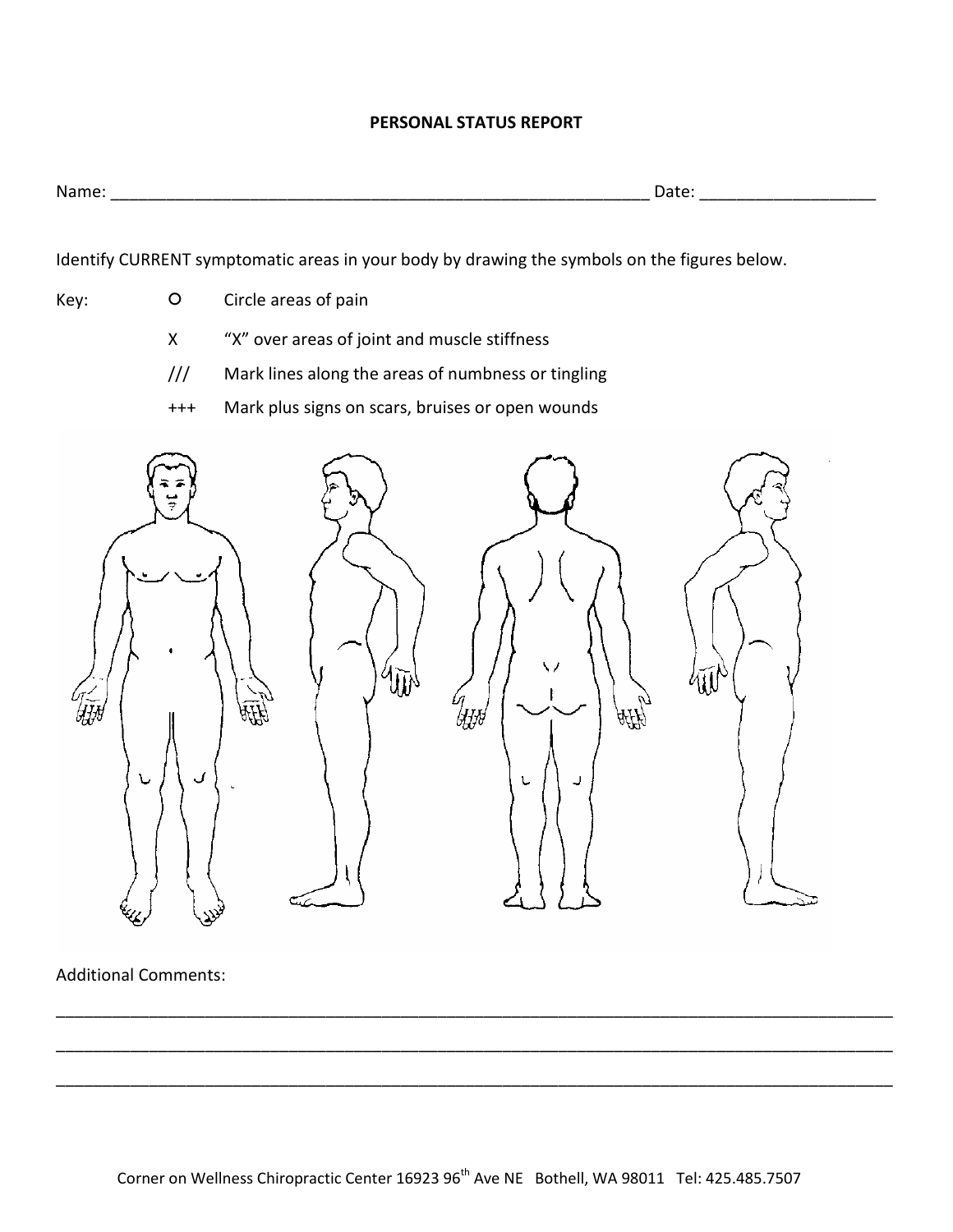# **BACK PAIN AND DISABILITY QUESTIONNAIRE** (revised Oswestry)

Name: \_\_\_\_\_\_\_\_\_\_\_\_\_\_\_\_\_\_\_\_\_\_\_\_\_\_\_\_\_\_\_\_\_\_\_\_\_\_\_\_\_\_\_\_\_\_\_\_\_\_\_\_\_\_\_\_\_\_ Date: \_\_\_\_\_\_\_\_\_\_\_\_\_\_\_\_\_\_\_\_

This questionnaire has been designed to give the health care provider information as to how your back pain has affected your ability to manage everyday life. Please answer every section and mark in each section only the ONE box which applies to you. We realize that you may consider that two of the statements in anyone section relate to you, but please just mark the box which most closely describes your problem today.

### **SECTION 1 – PAIN INTENSITY SECTION 6 – STANDING**

- □ The pain comes and goes and is very mild □ I can stand as long as I want without pain
- 
- 
- 
- 
- 

### **SECTION 2 – PERSONAL CARE SECTION 7 – SLEEPING**

- □ I would not have to change my way of washing or dressing □ I get no pain in bed.
- 
- to change my way of doing it. □ Pain prevents me from sleeping at all.
- □ Washing and dressing increase the pain and I find it
- □ Because of the pain I am unable to do some washing □ My social life is normal and gives me no pain.
- dressing without help. interests, e.g. dancing, etc.

- 
- □ I can lift heavy weights but it causes extra pain.
- □ Pain prevents me from lifting heavy weights off the floor. **SECTION 9 - TRAVELLING**
- □ Pain prevents me from lifting heavy weights off the floor, □ I get no pain whilst traveling.
- 
- $\Box$  I can only lift very light weights at the most.  $\Box$  any worse.

### **SECTION 4 - WALKING forms** of travel.

- 
- $\Box$  I have some pain on walking but it does not increase with travel. distance. □ Pain restricts all forms of travel.
- 
- □ I cannot walk more than ½ mile without increasing pain.
- 
- □ I cannot walk without increasing pain. ■ ■ ■ ■ My pain is rapidly getting better

- □ I can sit in any chair for as long as I like. □ My pain is neither getting better or worse.
- $\Box$  I can only sit in my favorite chair as long as I like.  $\Box$  My pain is gradually worsening.
- $\square$  Pain prevents me from sitting more than 1 hour.  $\square$  My pain is rapidly worsening.
- $\Box$  Pain prevents me from sitting more than  $\frac{1}{2}$  hour.
- □ Pain prevents me from sitting more than 10 minutes.
- $\Box$  I avoid sitting because it increases my pain straight away.

- 
- □ The pain is mild and does not vary much □ I have some pain on standing but it does not increase with time.
- □The pain comes and goes and is moderate □ I cannot stand for longer than one hour without increasing pain.
- □ The pain is moderate and does not vary much □ I cannot stand for longer than ½ hour without increasing pain.
- □ The pain comes and goes and is very severe □ I cannot stand for longer than 10 minutes without increasing pain.
- □ The pain is severe and does not very much. □ I avoid standing because it increases the pain straight away.

- in order to avoid pain. □ I get pain in bed but it does not prevent me from sleeping well.
- □ I do not normally change my way of washing and dressing □ Because of pain my normal night's sleep is reduced by less than ¼.
	- even though it causes some pain. □ □ Because of pain my normal night's sleep is reduced by less than ½.
- □ Washing and dressing increase the pain but I manage not □ Because of pain my normal night's sleep is reduced by less than ¾.
	-

### necessary to change my way of doing it. **SECTION 8 – SOCIAL LIFE**

- 
- and dressing. □ My social life is normal but increased the degree of pain.
- □ Because of the pain I am unable to do any washing and □ Pain has no significant effect on my social life apart from more
	- $\Box$  Pain has restricted my social life and I do not go out very often.
- **SECTION 3 − LIFTING OBSECTION 3** − LIFTING **Department of the COVID-** pain has restricted my social life to my home.
- □ I can lift heavy weights without extra pain. □ I have hardly any social life because of the pain.

- 
- but I manage if they are conveniently positioned. □ I get some pain whilst traveling but none of my usual forms of travel make
	- □ I get extra pain whilst traveling but it does not compel me to seek alternate
- □ I have no pain on walking. □ I get extra pain whilst traveling which compels me to seek alternate forms of
	-
- □ I cannot walk more than 1 mile without increasing pain. □ Pain prevents all forms of travel except that done lying down.

### □ I cannot walk more than ¼ mile without increasing pain. **SECTION 10 – CHANGING DEGREE OF PAIN**

- 
- □ My pain fluctuates but overall is definitely getting better.
- **SECTION 5 SITTING** □ △ □ △ □ △ □ My pain seems to be getting better but improvement is slow at present.
	-
	-
	-